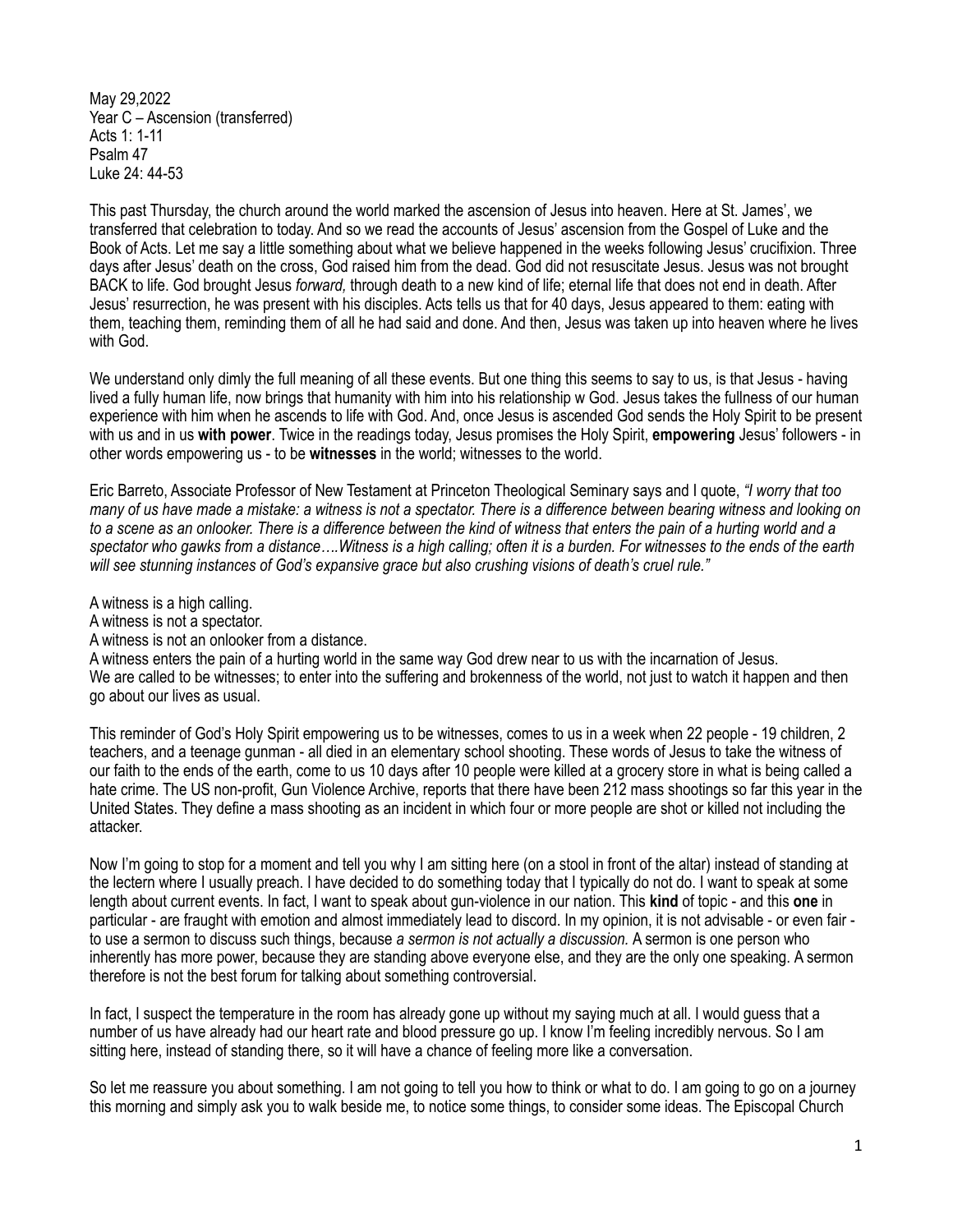brings a unique perspective to these kinds of conversations. Unlike some of our sister denominations, the Episcopal Church does not tell people what to think or what to do.

The Episcopal Church tells us TO THINK, and to think theologically, which means to bring the full extent of our faith to inform our thoughts and actions. Thinking theologically means praying as we think. It means reading and studying Scripture. It means listening to the wider wisdom of the Church. It means applying ALL those things to decisions about how we live our lives. And thinking theologically is intended to result in engaging in the world in such a way that we are agents of transformation. The Episcopal Church is intentional about providing resources so that we CAN think theologically, and, so we feel empowered to engage in the issues of life today.

I want to be very clear this morning: I am not telling you HOW to think. I am not asking you to AGREE with me. This Church doesn't expect us to agree. In fact, in the Episcopal Church we believe we can disagree and still worship together. We can disagree and still pray together, still break bread together, still serve the world together. We do not need to agree to do those things. But we do need to think, and to think theologically. We are called to be witnesses, and we can't do that without thinking first. So this morning, I'm inviting you to think about some things with me.

Two days ago the BBC published some statistics comparing the U.S. to other countries.

- Of the top 10 civilian gun-owning countries in the world the US is #1 and has an estimated 120 firearms per 100 individuals.
	- The next closest country is Yemen with 52 guns per 100 people.
	- And then Serbia, with 37 guns per 100 people.
- According to the CDC, in 2020, 45,222 people died of gun-related injuries. 54% of those were suicide. 43% were homicides.
	- The statistic on homicides caused by guns represents a 34% increase since 2019.
- 79% of murders in the US are carried out with guns. The BBC compares that percentage to other countries. In Canada 37% of murders are carried out with guns. In Australia, the number is 13%. And in the UK, 4% of murders are carried out with guns.

But gun violence in this country is not just about guns. Obviously, this is a complex constellation of issues including:

- a lack of access to mental health services….
- the incredible stress articulated by teens in this country…
- rising levels of rage and despair that get channeled into violence.

- the Southern Poverty Law Center recently published their report that there are 488 anti-government groups in this country and 733 hate groups.

- not to mention that 42 million people in the US live below the poverty line.
- and so much more that contributes to violence in this country

Notice something else with me: when the subject of gun violence comes up, we are almost immediately polarized. We can't agree on the cause, or what to do about it. Imagine if a house were on fire, and the fire department shows up, but stands around arguing about what caused the fire and whose fault it is. I hope that if my house catches on fire, that Skaneateles Fire Department will show up and put it out. I want to suggest to you today, that as a nation, our house is on fire and we are standing around arguing about what caused it and who's to blame. You don't have to agree with me. I'm not asking you to. But I do ask you to think about it and to think about it as a followers of Jesus.

Some people have suggested that gun in this country have risen to the level of idolatry. Idolatry. That means we put guns ahead of faith in God. And I say "we" because as human beings, we are inextricably knit together. This is a "we". So I am inviting you today to think, to pray, to study. And to ask God, "Is there something here I need to know? Something I need to see? Is there something here that I could be doing?"

We're not all called to do the same thing. We're not all going to do things in the same way. But we are ALL sent and empowered by the Holy Spirit to be witnesses; to get involved in the suffering and brokenness of the world around us.

The Episcopal Church provides resources for this specific issue, and other issues, that impact the well-being of all people. The Episcopal Church has an Office of Government Relations in Washington DC. They speak in two directions; to the